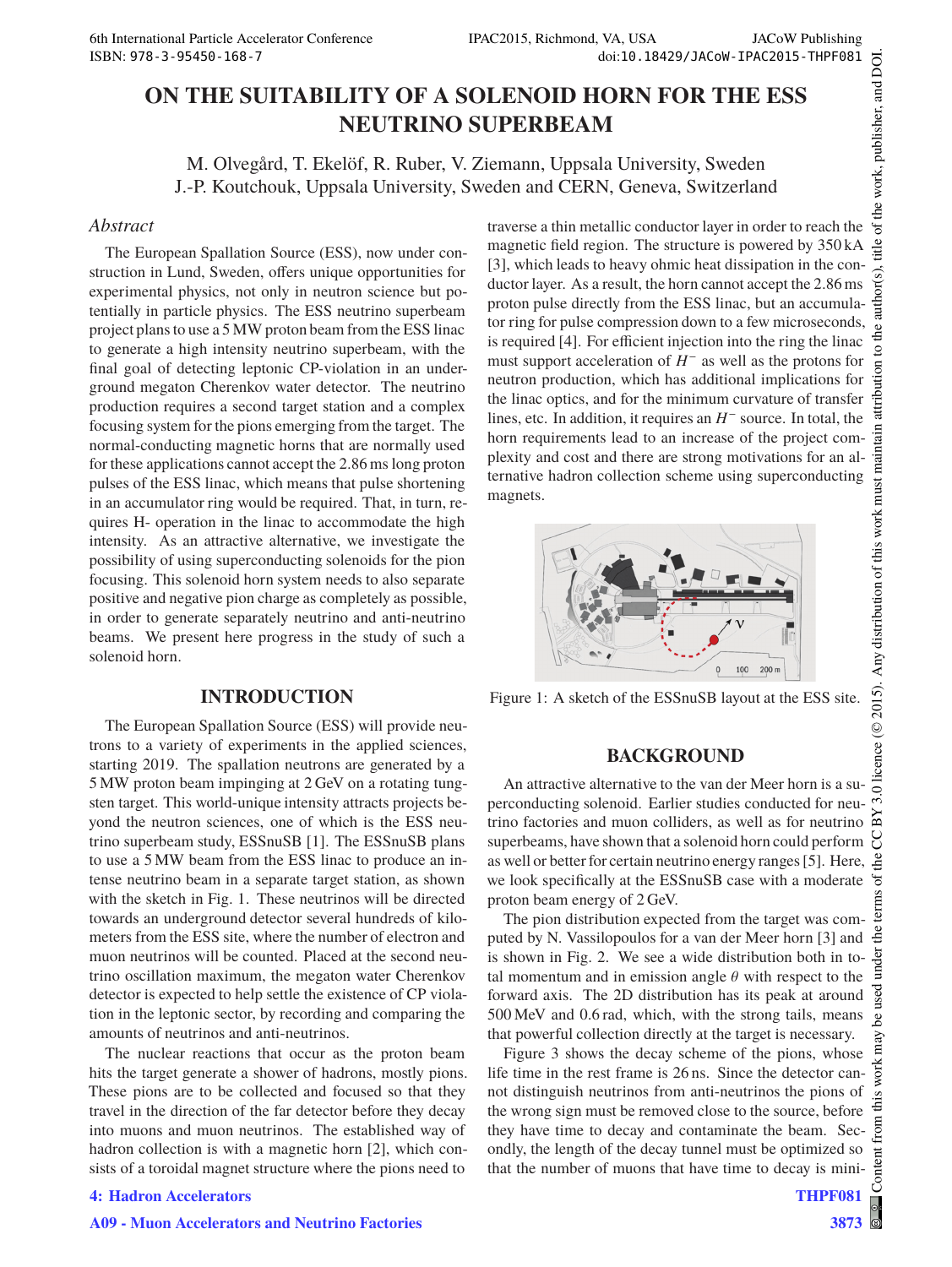

author(s), title of the work, publisher, and DOI. Figure 2: The pion distribution in total momentum and exit angle  $\theta$  with respect to the forward axis.

the

mized. Since the pion decay gives an additional spread in angle to the emitted neutrino, it is only required to focus to an accuracy such that the final divergence is dominated by the pion decay kinematics. The functionality of the pion collector can thus be summarized as follows: collect as many  $\pi^+$  ( $\pi^-$ ) as possible such that the first generation neutrino flux at the detector is maximized, while simultaneously removing the  $\pi^{-}(\pi^{+})$  as completely as possible.  $\circledcirc$  2015). Any distribution of this work must maintain attribution to the author(s), title of the work, publisher, and DOI.



Figure 3: The decay chains of  $\pi^+$  and  $\pi^-$ .

#### **THE SOLENOID COLLECTOR**

 $\alpha$  (© 2015). Any distribution of this work must With the basic requirements given above as a basis for our Content from this work may be used under the terms of the CC BY 3.0 licence ( $\epsilon$ study, we start with examining the focusing capabilities of licen solenoids. Although the pion distribution that we are dealing with is far from a paraxial beam, we use the paraxial ray envelope equation from Reiser [6]. This equation describes the evolution of the beam envelope  $r(z)$  through an axi-symmetrical system, assuming an initial beam envelope  $\frac{3}{2}$  of  $r_0$  at the starting point. The paraxial ray approximation means that we consider a beam where the particles are close under the terms together in space, direction and momentum. We consider the longitudinal field on axis, including the fringe field.

## *Point-to-parallel Focusing*

Since the detector is located several hundred kilometers from the target we can consider the nature of the focusing as point-to-parallel. In reality, we need only to reduce the beam divergence to the point where the angular spread from the pion decay is dominant.

In Fig. 4(a) we observe that it is possible, with a single solenoid, to focus a moderately divergent beam from a this point before the magnet, where the residual magnetic field from is small (a fraction  $10^{-4}$  of the maximum field on axis), to a beam with almost no divergence at the exit of the solenoid. Content However, if we place the target inside the solenoid, we fail to

**THPF081**  $\frac{1}{10}$ **3874**

achieve such focusing. The reason is described by Busch's theorem: the canonical momentum in the azimuthal direction  $p_{\theta}$  is a constant of motion in the axisymmetrical system. And since  $p_\theta \propto B_z r^2$ , it implies that the envelope *r* grows if the field on axis  $B_z$  decreases.

A solution to this fundamental limitation is to let the envelope grow slowly by adding a weak magnetic field behind the first stronger solenoid. This combination of a short but strong solenoid followed by a long but weak solenoid, sometimes called the quarter-wave transformer [7], transforms a small but highly divergent beam into a large, quasi-parallel beam. An example is shown in Fig. 4(b). Note, however, that these results hold only for a beam with a narrow energy distribution. To increase the energy acceptance we turn to the so-called adiabatic device [7]. Instead of two solenoids, we use a continuously decreasing magnetic field accompanied with an increase of the bore radius, so that the highly divergent beam is allowed to slowly expand while losing transverse momentum. An example of such focusing is shown in Fig. 4(c). Figures  $4(a)-4(c)$  all show the same beam parameters: relativistic Lorentz factor  $\gamma = 4$ , initial radius  $r_0 = 10$  mm, and initial divergence  $r'_0 = 100$  mrad.

Now that we have seen that, given certain beam parameters, we can reach the focusing strength that we need, we attack the next challenge: the charge selection scheme.

## *Charge Separation*

In order to separate the charges in the transverse plane we need to add a dipole field. Looking at the distribution in exit angle in the horizontal plane directly at the source we observe that a mere separation here is inconceivable due to the long tails extending to  $\pm \pi/2$ . With a requirement of a contamination below 1% we would have to separate the two charges by angles  $\pm \pi/4$ , respectively, or else we need to first collect the divergent particles with a solenoid and only after add the dipole field.

In order to continuously keep the pions focused we assume a solenoid field superimposed with the dipole field. This is equivalent to tilting the solenoid so that the resultant field vector is on the axis. For this calculation we employ transfer matrices, which means that we assume paraxial rays as well as hard-edge models for the magnet, for which the field is zero outside and constant inside the magnet.

A first simple set-up, shown with a block diagram in Fig. 5, was tested in MatLab. Each function represent one or several magnets, e.g. a single solenoid, as for the initial collection stage, or a combined solenoid and dipole for the charge separation. An absorption stage in the middle would be used to stop the  $\pi^-$  while the  $\pi^+$  can pass. The third stage is used for bringing the selected pions to the forward axis, and to reduce the envelope growth due to dispersion. Finally, the last step would consist of a collection of solenoids optimised to reduce the pion divergence below the angle corresponding to the pion decay kinematics. Figure 6 shows an example of the transverse distribution of  $\pi^+$  and  $\pi^-$ , at the absorption position. Here, we have used a Gaussian particle distributions in the angular divergence, with rms width

**4: Hadron Accelerators**